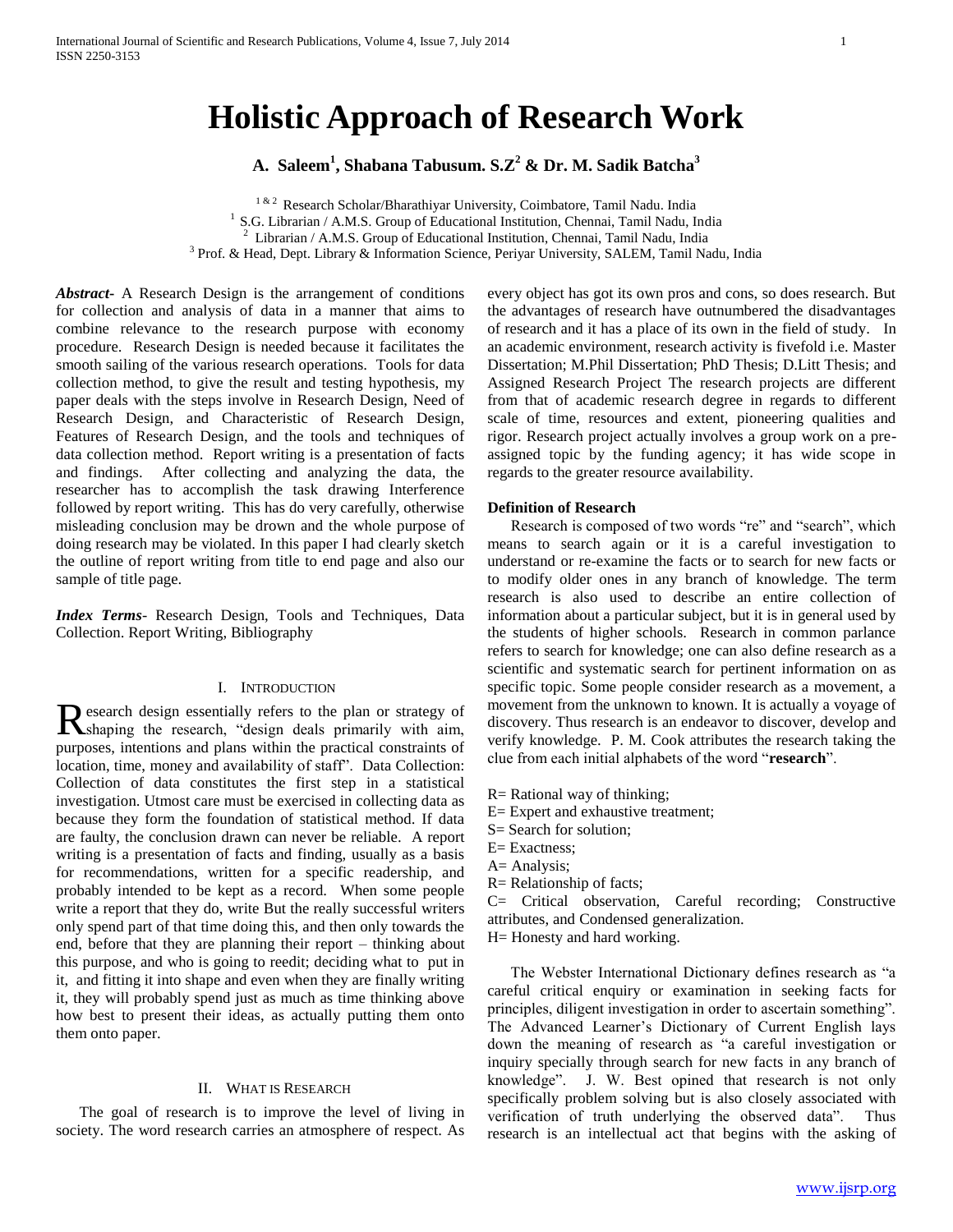questions and progress through the critical examination of evidence that is both relevant and reliable to the reevaluation of the truth that is generalization and universal. (1)

# **Need of Research:**

- $\clubsuit$  To discover the truth, which is hidden and which has not been discovered as yet;
- To discover the solution of a problem;
- \* To expand the scope of theoretical knowledge;
- To discover the new application for old knowledge;
- **\*** To understand, analyze and explore the phenomena;
- To know the cause effect relationship;
- To improve the level of living in society;
- For professional and intellectual development of the researcher by gaining knowledge;
- To obtain prestige and respect by a person or by the institution;
- To obtain a research degree;
- As a means of livelihood by way of obtaining the source of finance.

## **Characteristic of Research:**

- \* Research originates with a question or problem;
- A Research requires a clear articulation of a goal;
- \* Research is guided by the specific research problem, question, or hypothesis or critical assumption;
- \* Research follows a specific plan of procedure;
- \* Research requires the collection and interpretation of data in attempting to resolve the problem that initiated the research;
- \* Research is, by its nature, cyclical; or more exactly, helical.

## **Meaning of Research Design:**

 A research design is an arrangement of the essential condition and analysis of data in a form that aims to combine relevance to research purpose with economy in the procedure. Such man a research design is not a highly specific plan to be followed without deviation, but rather a series of guide posts to keep one handed in the right direction. It is a decision regarding, what when how much by what means concerning an enquiry or a research study contribute a research design. So a research design or a plan is tentative outline of the proposal research work. The plan is not a very specific one. IT is simply a set of guideline to keep the scholar on the right track.

- Why is the study about
- Why is the study being made
- Where will the study be carried out
- What type of data is required
- Where can the required data is found
- What period of time will be required for study
- What will be the sampling design
- What are techniques used for data collection
- $\clubsuit$  How will the data be analyzed
- \* Style of report writing

# **Needs for Research Design:**

 Research design is needed because it facilitates the smooth sailing of the various operations / it males the maximum information with minimum operations of expenditure, effort, time and money. It is similar that before constructing a house we need the blueprint of it. Which is prepared by the experts (or) architecture? Similarly we need a research design or a plan in advance of data collection and analysis of our research project. Keeping in view the objectives of the research and the availability of staff, time and money, preparation of the research design should be done with a great care as any error in it may upset the entire project, and Research design.

 Even then the need for a well thought out research design is at time not realized by many. The importance in which this problem deserves is not given to it As a result many researcher do not serve the purpose of Research which they had undertaken. In fact even they may give misleading conclusion. There are some important points for the Need of Research Design:

- $\clubsuit$  It may result in the desired type of study with useful conclusion.
- It reduced In Accuracy.
- $\triangle$  thelps to get optimum efficiency and reliability.
- $\bullet$  It minimize wastage of Time.
- It minimize certain confusion, practical haphazard associated any research problems.
- t helps in collection of data and research materials for tasking of hypothesis.
- It is a guide post for giving research in a right direction.

## **Features of a Good Research Design:**

 A good design is often characterized by adjectives like, flexible, appropriate, efficient, economical and so on. The design which minimizes bias and maximizes the reliability of the data collected and analyses in consideration as good design. The design which gives the smallest experimental error is supposed to be the best design in many investigations. A research design appropriate for a particular research problem usually involved consideration of the following points: (2)

- The means of obtaining information
- The availability and skills of the researcher and his staff
- The objective of the problem to be studied
- The nature of the problem to be studied
- The availability of time money for the research work.

## **Characteristic of Research design:**

- \* Regularity: State character of fact of being regular
- Verifiability: To ascertain text, the truth or accuracy of any opens for verification
- Universality: A state or quality of being universal or general.
- **\*** Predictability: To predict or tell before with moderate accuracy.
- Objectivity: Not subject or unbiased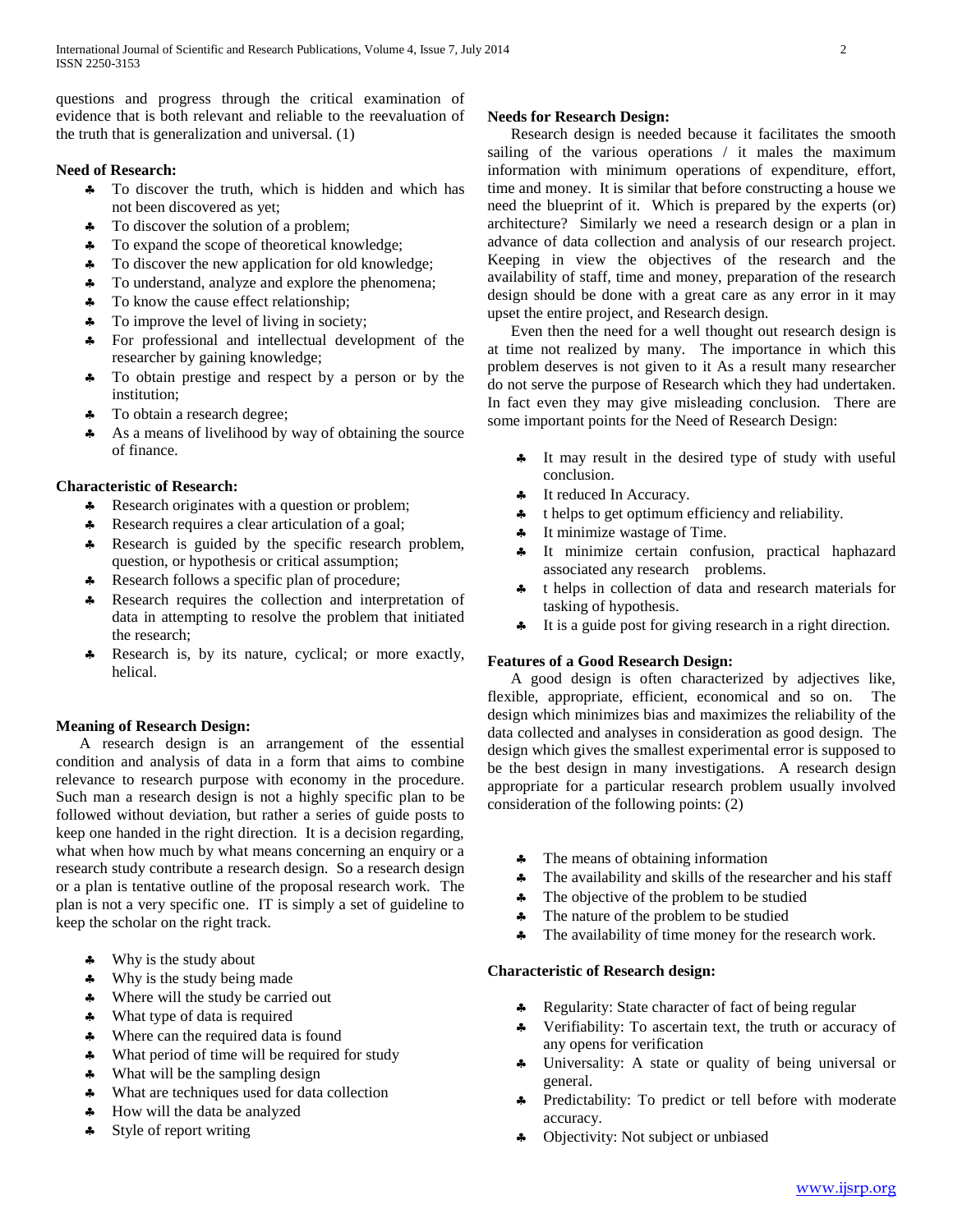Systematization: In a coherent or orderly manner.

## **Components of the Research Design:**

 A practical research has the following steps however these are not independent but rather they are interdependent and overlapping in a sense.

 *Title of the Study***:** The title or name of the topic of research should be brief. In order to sharpen the focus if necessary a subtitle may be added to the main title.

 *Stating Problem***:** Stating the problem which surrounds the specific problem will provide a focus on the chosen topic for research.

*Review of Literature***:** A review of literature should be made.

*Area of scope and study***:** The area and scope of the study should be stated (3)

#### **Limitations of Research Design:**

The following are some of the limitations of research design.

- Non availability of sufficient data
- Non availability of resources like Money, Manpower Etc.,
- In adequate time in the formulation of research design
- Poor skill and ability of the scholar
- $\clubsuit$  Un frozen development during the course of design, which are uncontrollable.

## **Tools for Data Collection:**

 The data collection begins after a research problem has been defined and research design plan or chalked out. After deciding about the data collection the researcher must keep in mind the two types of data collection: (4) Primary Data Collection, and Secondary data collection

 *Primary data* are those which has collected fresh and first time, and thus happen to be the original character.

 *Secondary data* or those which has already been collected by someone else and which have been passed away through the statistical process.

#### III. METHODS OF DATA COLLECTION

#### **Primary Source of Data Collection:**

1) Observation Method, 2) Interview Method, 3) Questionnaire Method

 **1. Observation Method:** The observation method is most common method specially in studies relating to behavioral sciences. In a way we all observe things around us, but this sort of observation is not a scientific observation. Observation become a scientific tool and the method of data collection for the research when it serves formulated research purpose, is systematically planned and recorded and its subjected to check and controls on validity and reliability under the observation method the information is sought by way of investigator's own direct observation without asking from the respondent. This method is particularly suitable in studies which deal with subject (i.e. respondents) who are not capable of giving verbal reports of their feelings for one reason or the other. Observation method has various limitations, firstly it is an expensive method, secondly the information provided by this method is very limited, Thirdly sometime unfrozen factor's may interfere with the observation task. At times the fact that some people are rarely accessible to direct observation creates abstract for their method to collect data collectively.

 **2. Interview Method:** This method involves presentation of oral verbal and reply in terms of oral verbal response. It can be used through personal Interview and if possible through telephonic Interviews.

 **2. 1. Personal Interview:** It requires a person known as the Interviewer asking question generally in a face-to-face contact to the other person. This sort of Interview may be in the form of direct person investigation or it may be indirect oral investigation. In the case of direct personal investigation the Interviewer has to collect the information personally from the sources concerned. He has to be on the spot and meet the people from whom data have to be collected. This method is particularly used for intensive investigation.

 **3. Questionnaire Method:** This method of data collection is quite popular, particularly in care of big enquiries, it is adopted by Private, Individuals. Research Workers, Private and Public Organizations, and even by Government. In this method questionnaire is sent usually by post to person concerned with a request to answer the question and return the questionnaire. It contains number of questions printed or typed in a definite order on a form or set of forms. The questionnaire is mailed to respondent who are expected to read and understood the question and write down the reply in the space, meant for the purpose in the questionnaire itself the respondent has to answer the question on its own.  $(5)$ 

#### **Secondary Data Collection:**

 Secondary data means the data which is already available, They refer to the data which have been already collected and analyzed by others. When the researcher utilize secondary data then he has to look into various sources from where he has obtain this. In some case he is certainly not confronted with the problems that are usually associated with the collection of original data secondary date may be either be published data or unpublished data.

Usually published data are available in

- Various publication of the central, state or local Government
- Various publications of foreign governments/of International bodies organizations.
- **\*** Technical and trade Journals
- Books Magazines and newspaper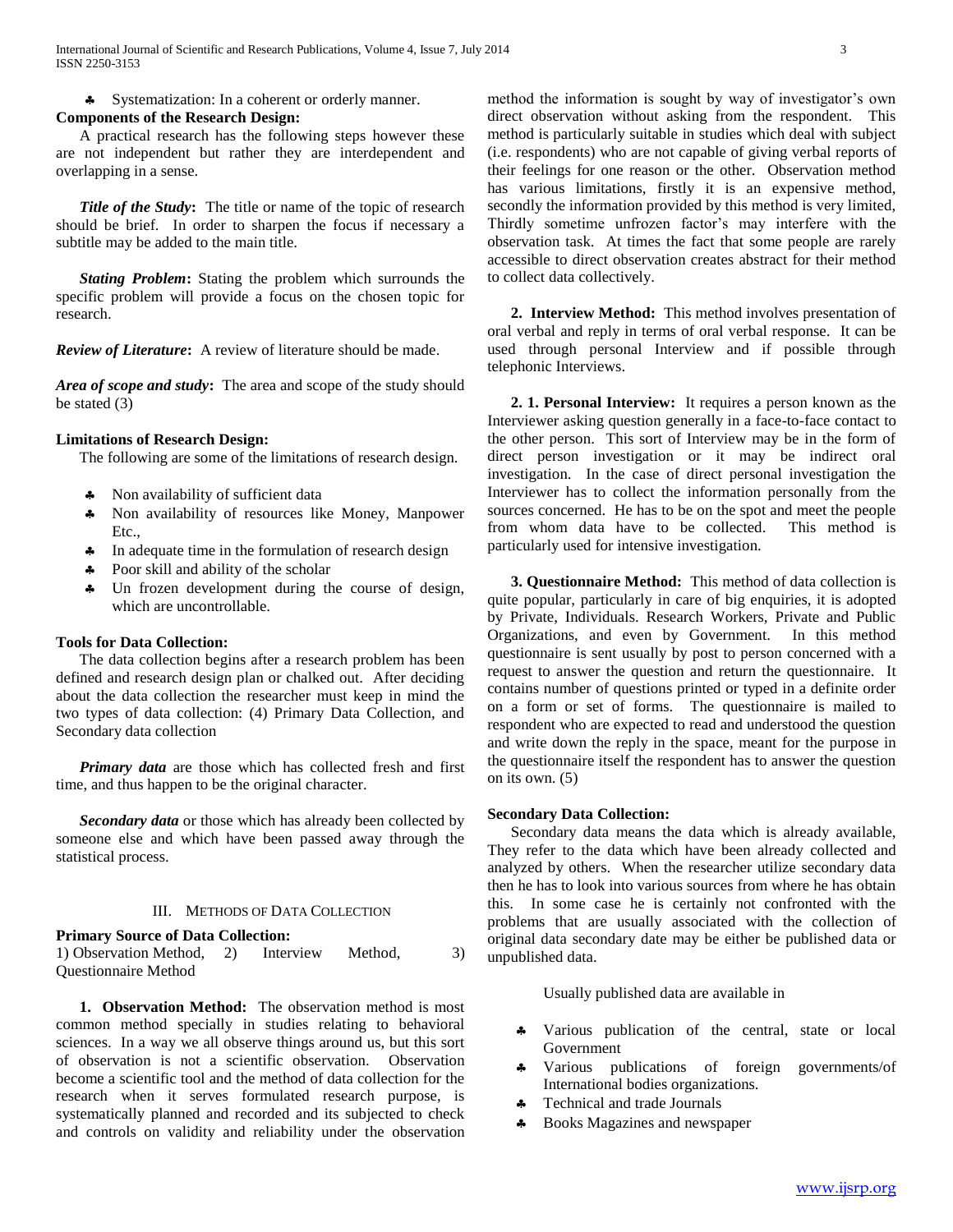\* Report prepare by research scholars Universities, economists etc., in different fields.

Secondary data may be unsuitable or may be inadequate in the context of the problem, which the researcher wants to study.

Researcher must be very careful in using secondary data. He must make a minute scrutiny because it is just possible that the **Advantages & Disadvantages for Data Collection Methods:**

| <b>Methods</b> | <b>Advantages</b>                                                   | <b>Disadvantages</b>                                                       |
|----------------|---------------------------------------------------------------------|----------------------------------------------------------------------------|
| Questionnaire  | Provides answers to a variety of questions<br>1.                    | 1.<br>Are not as flexible as interviews                                    |
|                | Call be answered anonymously<br>2.                                  | 2.<br>People can often express themselves better                           |
|                | Allows time before responding<br>3.                                 | orally than in writing                                                     |
|                | Can be administered to many people, at<br>4.                        | Getting people to complete questionnaires<br>3.                            |
|                | distant sites, simultaneously                                       | can be difficult                                                           |
|                | uniformity by<br>Imposes<br>asking<br>5.<br>all                     | Good questions take time to develop and<br>4.                              |
|                | respondents the same thing                                          | test                                                                       |
| Interview      | Can be used for non-native speakers or<br>1.                        | Is time consuming<br>1.                                                    |
|                | those who might have difficulty with the                            | Sometimes the interviewer can unduly<br>2.                                 |
|                | wording of written questions                                        | influence the responses of the interviewee                                 |
|                | 2. Permits flexibility and<br>allows<br>the                         | 3.<br>Limits sample size                                                   |
|                | interviewer to pursue unanticipated lines                           |                                                                            |
|                | of inquiry                                                          |                                                                            |
|                | Appropriate to get in-depth information<br>3.                       |                                                                            |
|                | for sensitive topics                                                |                                                                            |
| Observations   | Can be valuable if self-report measures<br>1                        | Presence of observers may alter what takes<br>1                            |
|                | may not be accurate                                                 | place                                                                      |
|                | Can be seen as a report of what actually<br>2                       | Time to develop the instrument and train<br>2                              |
|                | took place presented by a neutral                                   | observers                                                                  |
|                | outsider(s)                                                         | 3<br>Time to conduct sufficient number of                                  |
|                |                                                                     | observations                                                               |
|                |                                                                     | There are usually scheduling problems<br>4                                 |
|                |                                                                     | 5<br>Limits sample size                                                    |
| Records        | Often viewed as objective and therefore<br>1                        | May give incomplete data examining them<br>1                               |
|                | credible                                                            | and extracting relevant information can be                                 |
|                | Set down events at the time of occurrence,<br>2                     | $time - consuming$                                                         |
|                | rather than in retrospect<br>Can be unobtrusive                     | There may be ethical or legal constraints in<br>2                          |
|                | 3                                                                   | examining certain records                                                  |
|                | Can have a low impact on staff time and<br>4                        | If records are kept only for the purpose of<br>3                           |
|                | resources if records are already kept for                           | evaluation, may be seen by staff as<br>burdensome                          |
|                | purposes other than the evaluation<br>Good for formative evaluation |                                                                            |
| Meetings       | 1<br>Can be low cost                                                | Possible bias if participants feel unable to<br>$\mathbf{1}$<br>be candid. |
|                | 2                                                                   |                                                                            |
|                | 3<br>Permit flexibility                                             |                                                                            |

## **Research Supervisor & Evaluation of Research Report:**

 **a) Research Supervisor:** "Although supervisors want their students to succeed, there are clearly limits to the amount of help which they may provide for their students". Supervisors' role includes:-

- Tutorial about research work in general;
- Advice on research methodology and design;
- Advice on structuring the thesis;
- A Reading the thesis and finding out its pitfall;

 Supervisors also have the experience of examining other thesis as well, so he/she can have a fair idea about the possible questions regarding the thesis, and will communicate the same to

the scholar, so that he / she can prepare for it in advance. If a supervisor disagrees about some content in the research report, only a little scope is left in the hands of the researcher to discuss it in length to arrive at a definite answer. If such a thing happens it would be better if the researcher tries to explain his/her position in front of the supervisor.

 **b) Research Monitoring Agency:** Monitoring means keeping track with the overall progress and achievement of objectives of the ongoing research work and progress in the use of allocated fund to support the management task and timely decision making.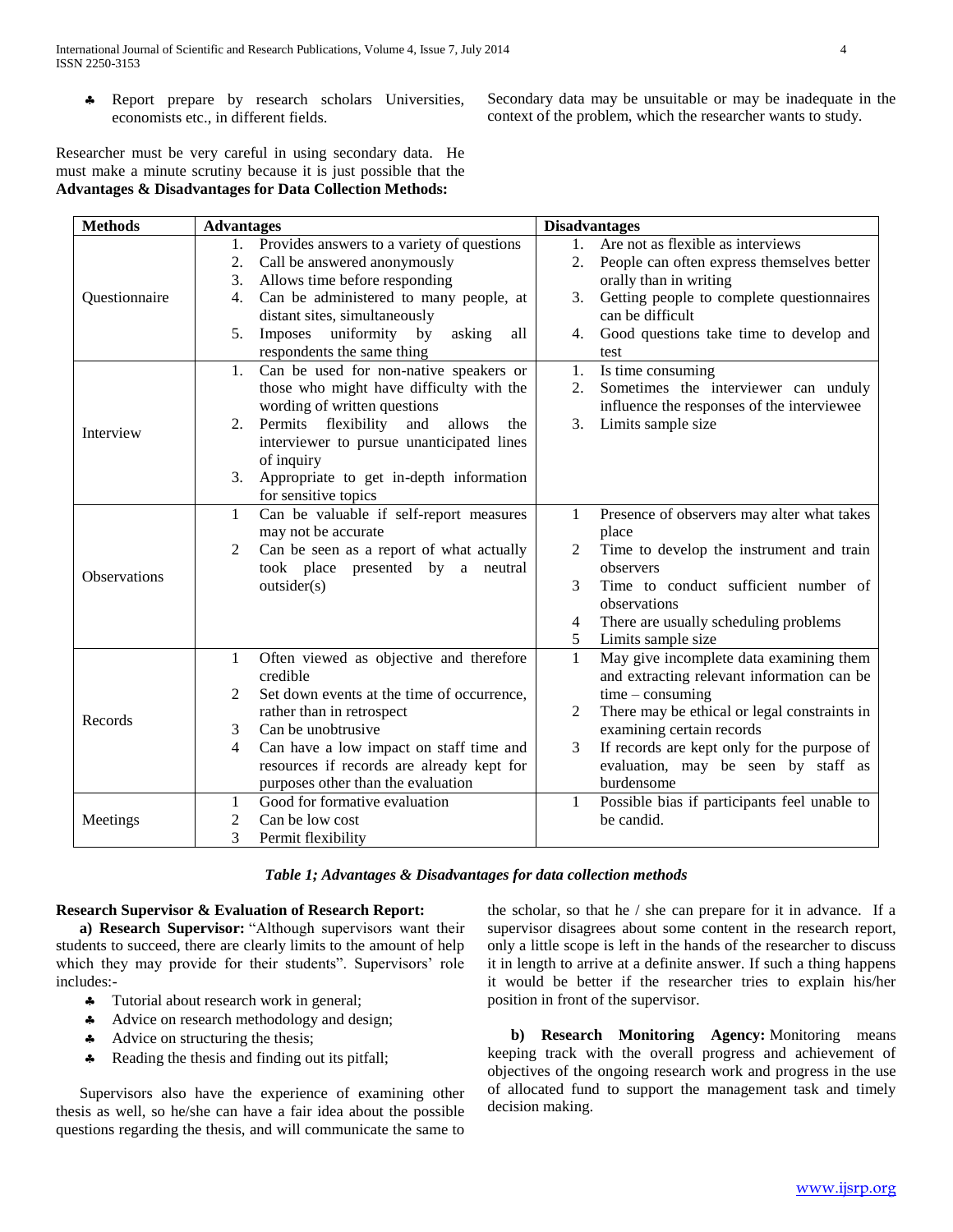**c) Evaluation of Research Report:** In case of any research work, evaluation is a process of determining the worth or significance or value of the work in regards to the objectives, the efficacy of design, resource use and the sustainability of results. It should also enable the incorporation of lessons learned, credible and useful thought to help the funding agencies to make correct judgment. Evaluation leads to decision-making process and probable implementation of the research result. The supervisor(s) are not normally involved in the approval process of a thesis. There will usually be both two or three examiners, and at least one from other institutes / organizations to which the thesis was submitted. The role of research evaluator includes the following:

- *Social Engineer:* The evaluator is a social engineer, and is neutral;
- **\*** *Controller:* They attempt to hold the implementing agencies responsible for their decision and actions.
- A *Advisor:* He / She is the advisor to the researcher;
- *Mediator:* The research evaluator is the mediator between the research findings and its applicability, between the researcher and the implementer.
- *Facilitator:* By way of supporting the results.

 The evaluator in general judges the value of the thesis in regard to the following:

- *A* Inputs: Human, physical and financial resource that are used to undertake the research;
- *4 Outcome:* Consequence / results of an intervention;
- *4 Output:* Results for implementation;
- **\*** *Performance:* Whether the results are justified in comparison to different performance indicator;

 Before the oral interview, the researcher should read the thesis fully; anticipate the question that may be asked. Once the thesis is approved by the examiners, a copy of the thesis is usually sent to the university / college library. In case of thesis, it is good to see that only two options are left in the hands of the examiners, either he / she have to accept it or otherwise reject it. The degree is only offered to the candidate, who have critically investigated and evaluated an approved topic by using the research methods appropriate to the chosen field, and makes an independent and original contribution to the existing knowledge base and has presented and defended the research work in the oral and verbal examination to the satisfaction of the examiner(s).

#### IV. SIGNIFICANCE OF REPORT WRITING

 Research report is considered as a major component of the research study for which the research task remains Incomplete till the report has been presented or written. As a matter of fact even the most hypothesis, highly well designed and conducted research study, and the most striking generalizations and findings are of title values unless they are effectively communicated to others. The purpose of research it not well served unless the findings are made known to others. Research results must invariably enter the general store of knowledge.

## **Materials and Structure**

 Most writer Imagine that their report will be the major event in the reader's day, when, in reality the poor fellow is awash with reading matter, drawing in facts, figures and opinions. What he wants to easily digested is the information and then only enough to help him reach a decision so the content of our report and its structure, must be very carefully planned.

#### **Selection of Material**

 These are two golden rules to follow when deciding what to put into a report are:

- Simplify and the ruthless about it , Reject the irrelevant, agonize over the doubt, and make sure you have got the essential.
- Justify your conclusion with facts, and state their resources. Build the facts into a logical and consistent case, so as to lead the reader to the same conclusion as your own.

#### **Planning the Structure**

 The facts themselves should therefore be a set of directions, which will lead and guide your reader along a route has to be planned before you write your report, perhaps as follows.

 Turn a large sheet of paper sideways, and work across it. Work horizontally, so that you can see the whole plan of your report at one time.

 First divide it into major sections every subject can be broken down in this way, and the headings will probably become the headings in your report.

 Make a list under each heading of all the points you would like to mention note the information that you will need to support them. Now mark the most important points, the essential steps in your reasoning.

 Next mark the lease important ones, points your reader would find irrelevant, these you will probably reject.

 The points that remain – the unmarked ones, are the doubt files, some you may want to use as examples, or to include in the appendices. But some of these also you may reject.

 Lastly arrange the points in a final, logical sequence, so as to meet your objective. Some people write them out on scraps of paper as this stage, and shift them around until they get the order right. A plan like this will show you what information you will need for the body of the report, and what should go in the appendices, once written, you draw out your conclusions. And lastly you add your title page, summary, contents list, and Introduction. These eight terms make up the conventional structure of a report dealt with in more detail below. (4)

## **Different steps in writing report:**

The usual steps involved in writing report are:

- Logical analysis of subject matter.
- Preparation of the final Outline
- Preparation of the rough draft
- **A** Rewriting and polishing of the rough draft.
- Preparation of the final bibliography.

## **Logical Analysis of subject matter:**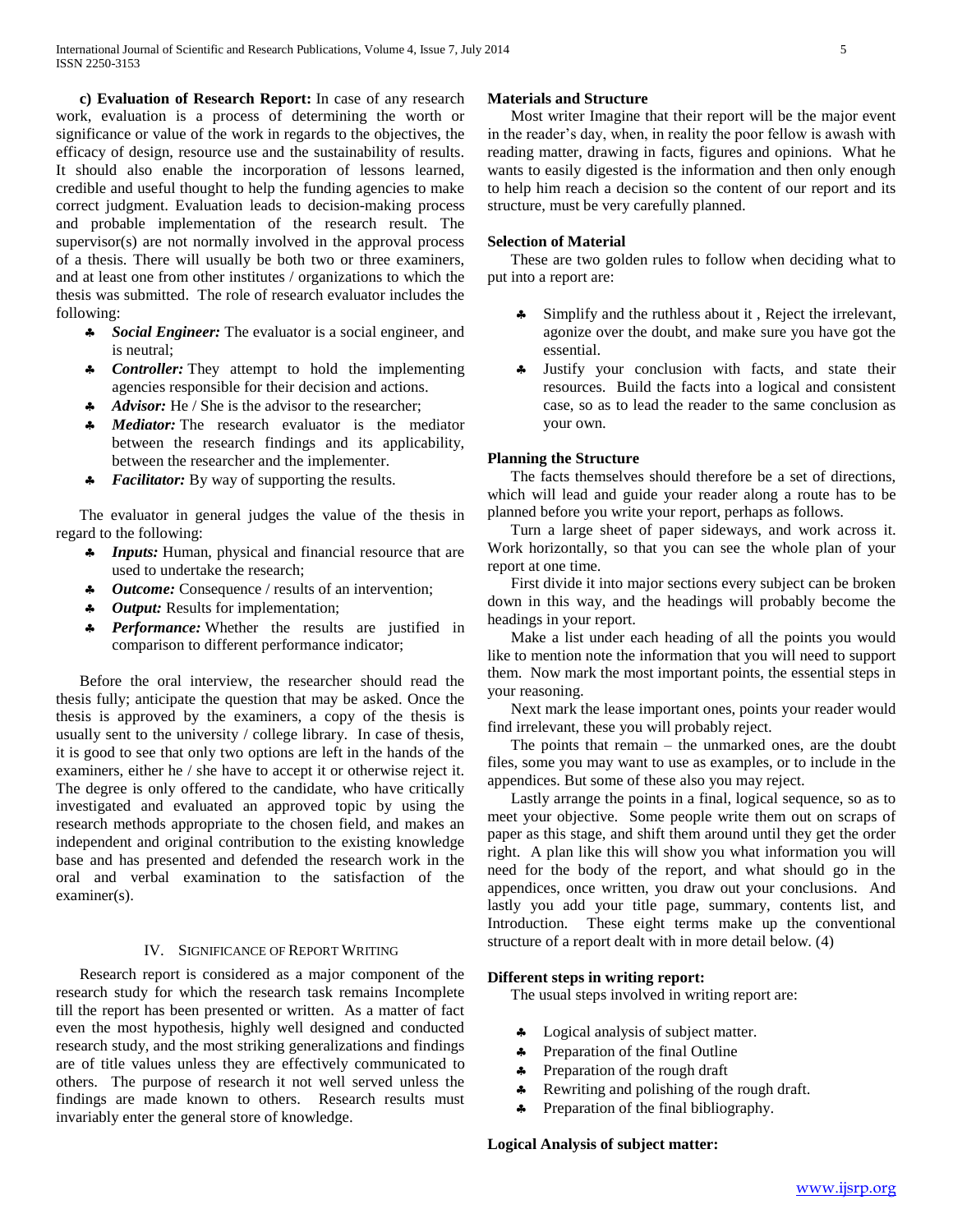It is a first step which is primarily concerned with the development of subject. There are two ways to develop the subject first Logically and then Chronologically. The logically development is made on the basis of mental connections and associations between the one thing and another by means of analysis logical treatment often consists in developing the material from one simple possible to the most complex structure. Chronologically development is based on a connection or sequence in time or occurrence. The direction for doing or making sometimes usually follows the chronological order. Preparation of the final outline, It is the next step in writing the research report. "Outlines are the framework upon which long written works are consulted. They are an aid to the logical organization of the material and a reminder of the points to be stressed in the report". (5)

## **Preparation of rough draft:**

 It follows the logical analysis of the subject and the preparation of the final outline. This is the most important step for the researcher. Now the researcher has to study the context of the study. He will write down with procedure adopted by him in collecting the material for his study along with various limitations faced by him, the technique of analysis adopted by him, the broad findings and generalizations and the various suggestions he wants to offer regarding the problem concerned.

## **Rewriting and polishing of the rough draft:**

 This step to be the most difficult part of all formal writing. Usually this step requires more time than the writing of the rough draft. The careful revision makes the difference between a mediocre and a good pieces of writing. While rewriting and polishing, one should check the report for weaknesses in logical development or presentation. The researcher should also see whether or not the material, as it is presented. Has unity and cohesion; does the report stand upright and firm and exhibit a definite pattern, like a marble arch? In addition the researcher should give due attention to the fact that in his rough draft he has been consistent or not. He should check the mechanics of writing – grammar, spelling and usage.

## **Preparation of final bibliography:**

 The task of the preparation of the final bibliography. The bibliography, which is generally appended to the research report, is a list of books in some way patient to the research which has been done, It should contain all those works which the researcher has consulted. The bibliography should be arranged alphabetically and may be divided into two parts: The first part may contain the names of books and pamphlets, and the second part may contain the names of magazines and newspapers articles. Generally, this pattern of bibliography is considered continent and satisfactory from the point of view of reader.

## V. RULES AND GUIDELINES

 The following rules and guideline relate to conventional structure of a report some organizations lay down their own.

> a) Title page: This normally carries the title, sub-title, date, author's name and position, and distribution

list. It may also carry a reference number or other classification. But don't over crowd the page, a clear simple layout is always the best.

- b) Summary: A necessity if the report is a long one. It gives busy, people the gist of the report without their having to read it all; but if attractively written, it may what their appetite, and stimulates them to read the whole thing.
- c) Content list: The content of short reports may be shown on the title page, or not at all. More extensive ones should always have a separate page, listing the major sections or chapters, sub-section if any, and appendices, and giving their page numbers. It should be laid out clearly so as to show the relationship between them.
- d) Introduction: This gives the background to the report, and usually shows why it was necessary. It usually states the objectives of the report (in formal terms), who called for it, and the scope and treatment. The shorter it is the better.
- e) Body of the report: This contains your detailed facts and findings, shows how they were arrived at, and indicates the interferences to be drawn from them, all in accordance with your horizontal plan.
- f) Conclusion: Here you draw out the main points of your report and present a considered judgment on them.
- g) Recommendations: Finally, set down any recommendations, relating them clearly to what has gone before. In a good report, the reader is carried along by the arguments, so that by the time he reaches the end, he will need to further convincing.
- h) Appendices: Some reports need detailed supporting information, or perhaps information that only some readers need all this goes in the appendices. In some cases you may also need to include:
- i) Bibliography and / or References: This lists either the books or articles consulted as a basis for the report or those you want to suggest as further reading or both – Make clear which they are.
- j) Glossary or Nomenclature: This can be help if your readers include non expert as well as experts. When writing on a specialist subject for non experts alone, define any technical terms as you go along.

TITTLE

# By NAME OF STUDENT AUTHOR